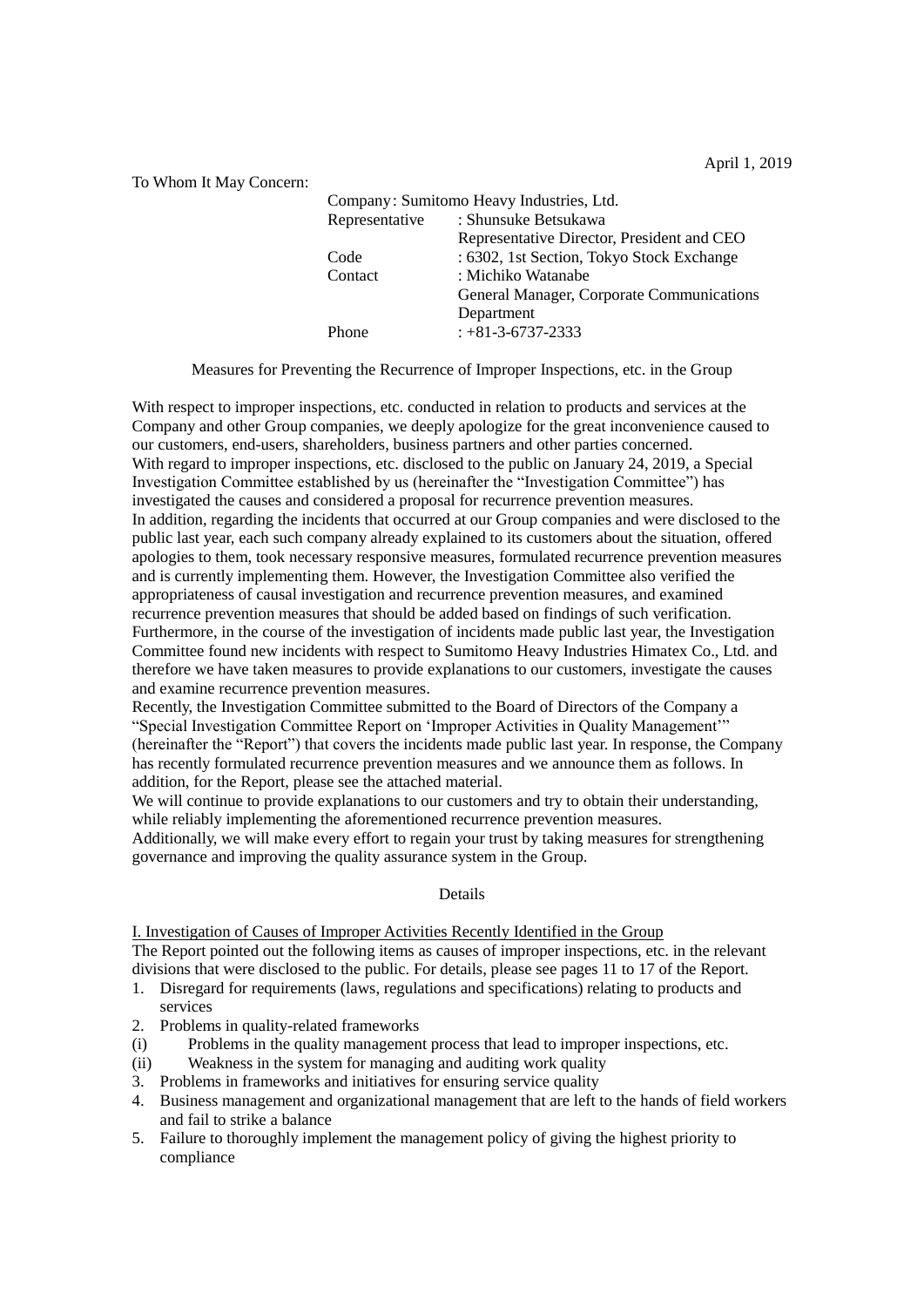## II. Recurrence Prevention Measures

In view of the results of causal investigation conducted by the Investigation Committee and its proposal for recurrence prevention measures, we formulated recurrence prevention measures that not only the relevant divisions but also the Sumitomo Heavy Industries Group as a whole should work on by going back to its first objective. We roughly divided those measures into eight items. From now on, the Group will take measures so that the progress of implementation of recurrence prevention measures are regularly reported to the Board of Directors and they are reliably implemented under the supervision of the Board of Directors.

1. Confirming and thoroughly implementing the Sumitomo Business Spirit and Management Concept once again

In view of improper activities in quality management that were recently identified (hereinafter the "Recent Problems"), we will reaffirm the Sumitomo Business Spirit and Management Philosophy, the foundations of our business operations, and will make renewed efforts to ensure that they are incorporated into the code of conduct to be complied with by each employee.

- 2. Top and senior management exhibiting leadership to thoroughly implement the management policy of improving work quality and giving the highest priority to compliance
- 1) Take every opportunity to continuously communicate messages from top management in regard to the management policy of improving work quality and giving the highest priority to compliance and thorough implementation of such policy, and thereby promote the thorough implementation of the management policy under the leadership of top management.
- 2) Division managers and other lower-rank senior managers exhibit their leadership to ensure that the management policy communicated by top management for improving work quality and giving the highest priority to compliance is thoroughly implemented in every corner of their organization.
- 3) In view of the Recent Problems, top management and respective divisions share the awareness of quality-related risks.
- 4) Top management exhibits its leadership to promote recurrence prevention measures for the Recent Problems.

The Recurrence Prevention Measures Follow-up Team that directly reports to the President follows up the progress of recurrence prevention measures for the Group as a whole regularly.

- 3. Strengthening quality management process
- 1) Conducting a survey of the actual state of the quality assurance system and formulating and implementing guidelines for the quality assurance system
- 2) Reviewing customers' requests (laws, regulations and specifications) and formulating guidelines on requirements for managing changes in the customers' requests
- 3) Revising the process for deciding to receive orders, and formulating and implementing guidelines for improving the operation of such process
- 4) Establishing a quality management process that can deter improper activities
- (i) Strengthening guidelines for improving the reliability of quality data that involves hand operation and manual intervention
- (ii) Formulating and implementing guidelines for internal audits in divisions
- 5) Formulating and implementing guidelines for ascertaining and continually improving process capacity
- 6) Reviewing quality-related risk management
- 7) Promoting optimization and automation of the inspection measurement system
- 8) Upgrading and expanding education on quality
- 4. Strengthening the head office's governance system for work quality
- 1) Strengthening a quality audit system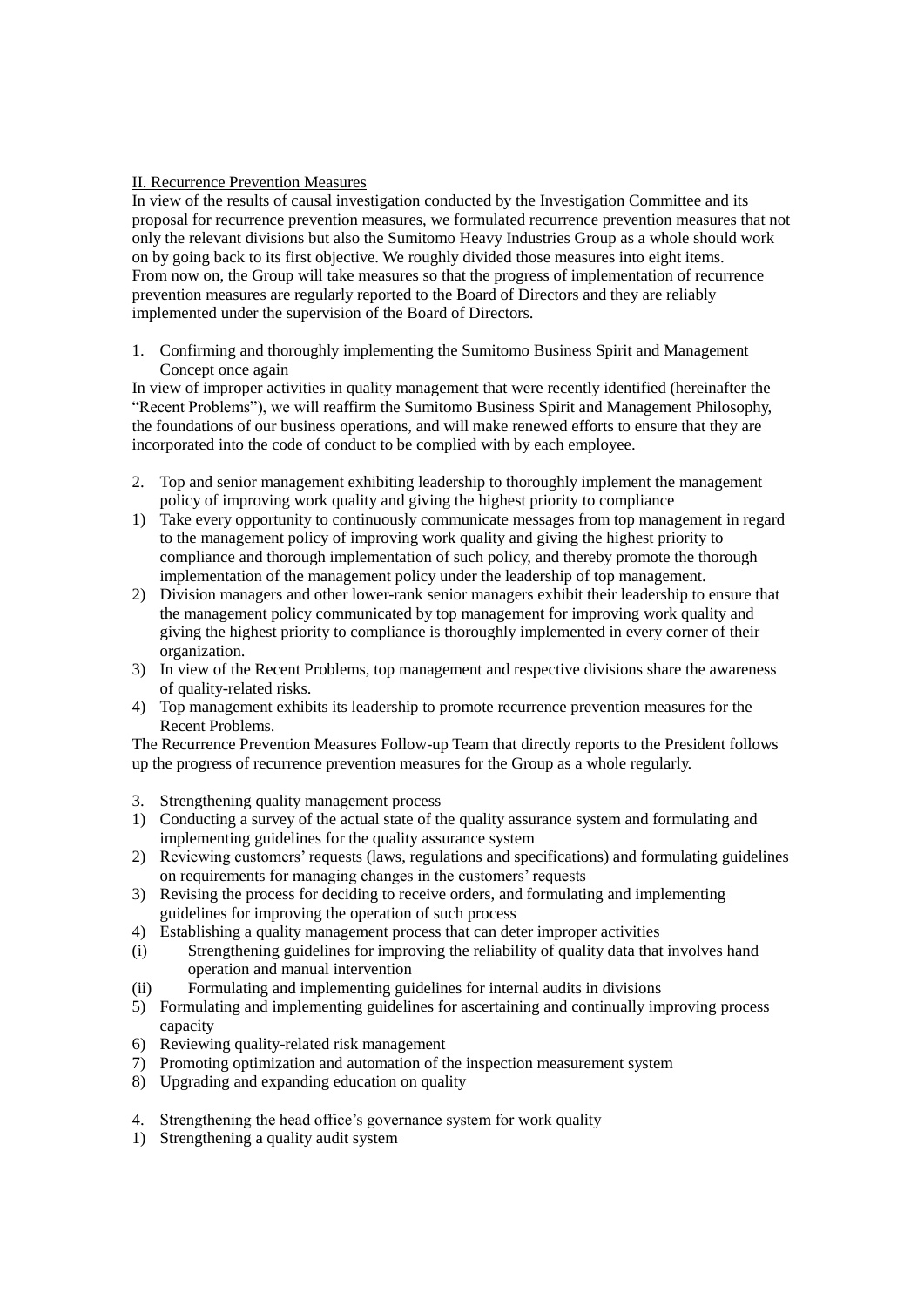The Quality Audit Team established at the Corporate Quality Group on February 1, 2019 implements quality audits.

- 2) Building an industry law administration and audit system<br>(i) Conducting research on industry laws and doing the f
- Conducting research on industry laws and doing the follow up after the research
- (ii) Appointing the "industry law administration manager" in each division
- (iii) Appointing the "industry law administration staff" in the Corporate Legal Department
- 3) Strengthening governance audits by the Internal Audit Department

5. Studying the Company's frameworks and initiatives for ensuring quality related to services Study an approach (framework and initiative) to ensuring quality assurance functions in service businesses for each division.

6. Promoting business management and organizational management that strike a balance

1) Appropriate investment in the field of services

Check whether or not capital investments (investments in facilities, equipment and apparatuses at service centers) and human capital investments (personnel) are made properly

2) Implementing measures to vitalize organizations

Implement measures to vitalize organizations, such as vitalization of communication within an organization, enhancement of coordination between organizations and creation of open corporate culture.

The Human Resources Group checks the implementation status of the measures in each division at the end of fiscal 2019, and the findings are used to create measures for the next fiscal year. 3) Strengthening line management

To strengthen line management, efforts are made to improve the content of education, while training is provided not only to new managers but also to those who have already been at a managerial position.

4) Implementing a personnel rotation system for the General Manager of the Quality Assurance Department

With respect to the General Manager of the Quality Assurance Department, study and implement a personnel rotation system.

- 7. Strengthening the promotion of compliance
- 1) Strengthening compliance promotion systems

To further improve the compliance promotion system of the Group, re-evaluate the functions of the Ethics Committee of Sumitomo Heavy Industries and strengthen the compliance promotion systems of each division and the Group as a whole.

2) Gathering risk-related information and strengthening responsive measures

The Internal Control Group gathers risk-related information acquired through surveys on how well compliance is understood, the ethics hotline whistle-blower system and other channels, groups such information into categories and takes appropriate measures.

- 3) Strengthening compliance education
- (i) Revising compliance manual and providing compliance education
- (ii) Providing education on cases of violations of compliance rules
- 8. Promoting risk management in the Group

After reviewing not only risks that materialized this time in relation to quality management and industry laws (laws and regulations that apply to management of businesses and workplaces) but also general risk management that generally covers business management of the Group, we will examine the risk management system and the promotion of specific measures once again.

## III. Causal Analysis and Recurrence Prevention Measures for the Individual Incidents

With respect to the individual incidents, the Investigation Committee verified the appropriateness of causal analysis conducted and recurrence prevention measures formulated for each division or Group company, and put together the verification results in the appendix to the Report. We will implement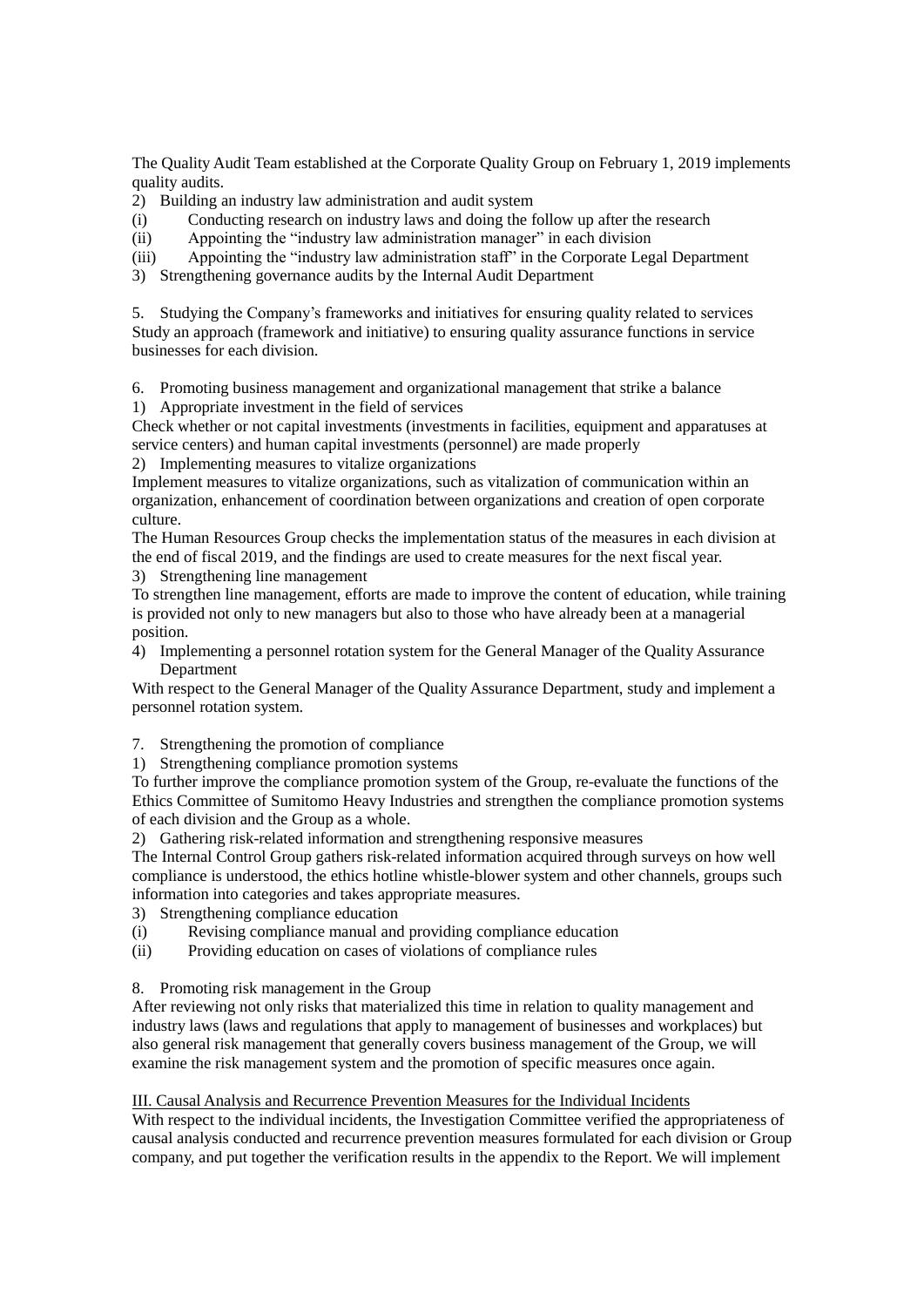not only recurrence prevention measures for the Sumitomo Heavy Industries Group as a whole that are described in the section II. above but also those that respond to each such incident.

- 1. With respect to incidents at the Plastic Machinery Division and Group companies that were made public on January 24, 2019, we have given explanations about the situation and apologies to our customers, and are currently providing explanations to them successively about causal analysis and recurrence prevention measures, while simultaneously providing explanations about recurrence prevention measures for the Sumitomo Heavy Industries Group as a whole that are described in the section II. above. Through these activities, we are working to gain the understanding of our customers.
- (i) Plastic Machinery Division (please see pages 26 to 28 of the appendix to the Report)
- (ii) Sumitomo Heavy Industries Material Handling Systems Co., Ltd. (please see pages 32 to 34 of the appendix to the Report)
- (iii) Sumitomo Heavy Industries Gearbox Co., Ltd. (please see pages 23 to 25 of the appendix to the Report)
- (iv) Sumitomo Heavy Industries Power Transmission & Controls Sales Co., Ltd. (please see pages 29 to 31 of the appendix to the Report)

2. Incidents disclosed to the public last year

With respect to Group companies whose incidents were made public last year, each company already has given explanations about the situation and apologies to its customers and has taken necessary measures. In addition, the Investigation Committee also investigated the causes and verified the appropriateness of recurrence prevention measures, and we will implement recurrence prevention measures for each company that have been put together based on the verification results together with recurrence prevention measures for the Sumitomo Heavy Industries Group as a whole that are described in the section II. above.

(i) Sumitomo Heavy Industries Himatex Co., Ltd. (please see pages 13 to 22 of the appendix to the Report)

In the course of investigation by the Investigation Committee, we found new incidents and provided explanations to our customers about them. We deeply apologize for the great inconvenience caused to our customers and all those affected. The new incidents identified are as described on pages 17 to 22 of the appendix to the Report.

Furthermore, with respect to the incidents identified this time in addition to incidents made public last year, we have performed causal analysis and formulated recurrence prevention measures, which have been verified by the Investigation Committee. In the future, we will explain to our customers successively about the causal analysis and recurrence prevention measures and endeavor to obtain their understanding.

- (ii) Sumitomo (S.H.I.) Construction Machinery Group (please see pages 1 to 6 of the appendix to the Report)
- (iii) Sumitomo Heavy Industries Construction Cranes Co., Ltd. Improper dismantling and maintenance of large special vehicles was found last year but such improper activities were excluded from the scope of investigation by the Investigation Committee due to the fact that the improper activities were limited.
- (iv) Sumitomo Nacco Forklift Group (please see pages 7 to 12 of the appendix to the Report)

## IV. Partial Return of Remuneration from Officers

We take the recent incidents seriously and officers of the Company have decided to surrender a part of their remuneration as shown below.

In addition, officers of Group companies where improper activities were conducted will make similar decisions and employees involved in the incidents will be punished strictly according to the work regulations.